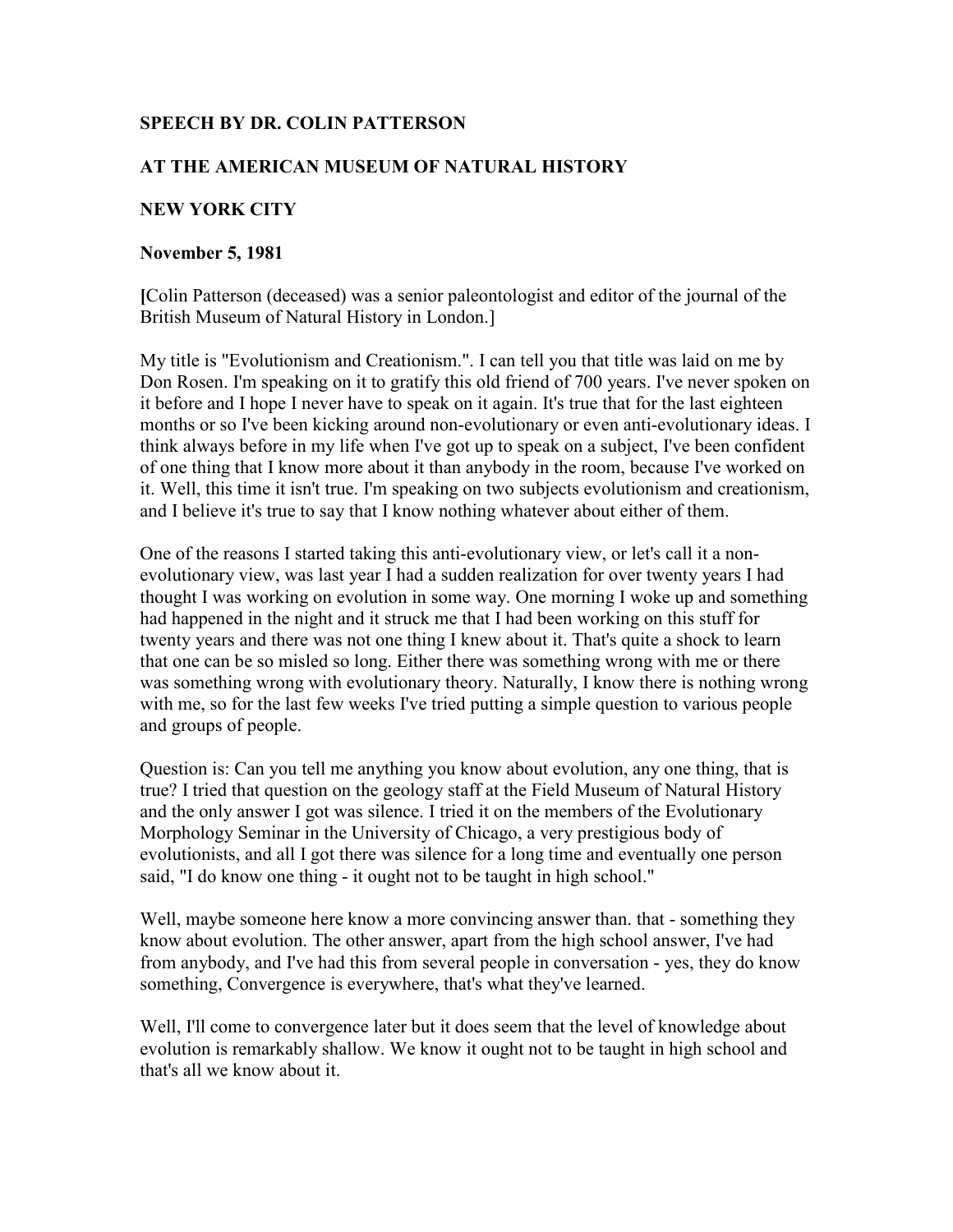My second subject is creationism and what do we know about that? We know that it ought not be taught in high school too.

... I want to talk about evolutionism and creationism as applied systematics... The text of my sermon will be from Gillespie's book, Charles Darwin and the Problem of Creation, California University Press...I want to consider the way in which these two alternative world views-evolutionism and creationism have affected or might affect systematics and systematists.

Gillespie's book is a historian's attempt explain the amount of space that Darwin gave to combating the creationist arguments. Gillespie shows that what Darwin was doing was trying to replace the creationist paradigm by a positivist paradigm, a view of the world in which there was neither room nor necessity for final causes. Of course, Gillespie takes it for granted that Darwin and his disciples succeeded in this task. He takes it for granted that a rationalist view of nature has replaced an irrational one and of course, I myself took that view about eighteen months ago. Then I woke up and realized that all my life I had been duped into taking evolutionism as revealed truth in some way.

From my new viewpoint, some of Gillespie's comments on pre-Darwinian creationism seem to be strikingly apt, but they are apt because when I transposed them from the period he is talking about (1850s to today) - Here is one quote from Gillespie's book:

"The old scientific epic scene has sanctioned, or so it appears from the new perspective, a pseudo-paradigm that was not a research governing theory. This is hard to explain with only verbal, but an anti-theory, a void that had the function of knowledge but as naturalists increasingly came to feel, conveyed none."

Here Gillespie is characterising the old pre-Darwinian creationist paradigm. But I feel that what he says could just as well be applied to evolutionary theory today.

Now, of course, it must seem to you that I'm either misguided or a malicious to suggest that such words could be applied to evolutionary theory. But I hope to say that there is something at least as far as systematics is concerned. Gillespie says first that creationism can't be a research governing theory since its power to explain is only verbal. Now today evolution certainly seems to be a research governing theory. Most of us think that we are working in evolutionary research. But is its explanation power any more than verbal when in systematics the research governing aspects of evolution is common ancestry or descent with modification or divergence?

Those of you who were at the meeting last month may have heard that both Rob Brady and I without any prior collusion both quoted the same statement. This was the statement:

"Explanatory value of the hypothesis of common ancestry is nil."

We attributed that statement to T.S. Russell's 1916 book, Form and Function. In thinking about it since then, I feel that the effects of hypotheses common ancestry in systematics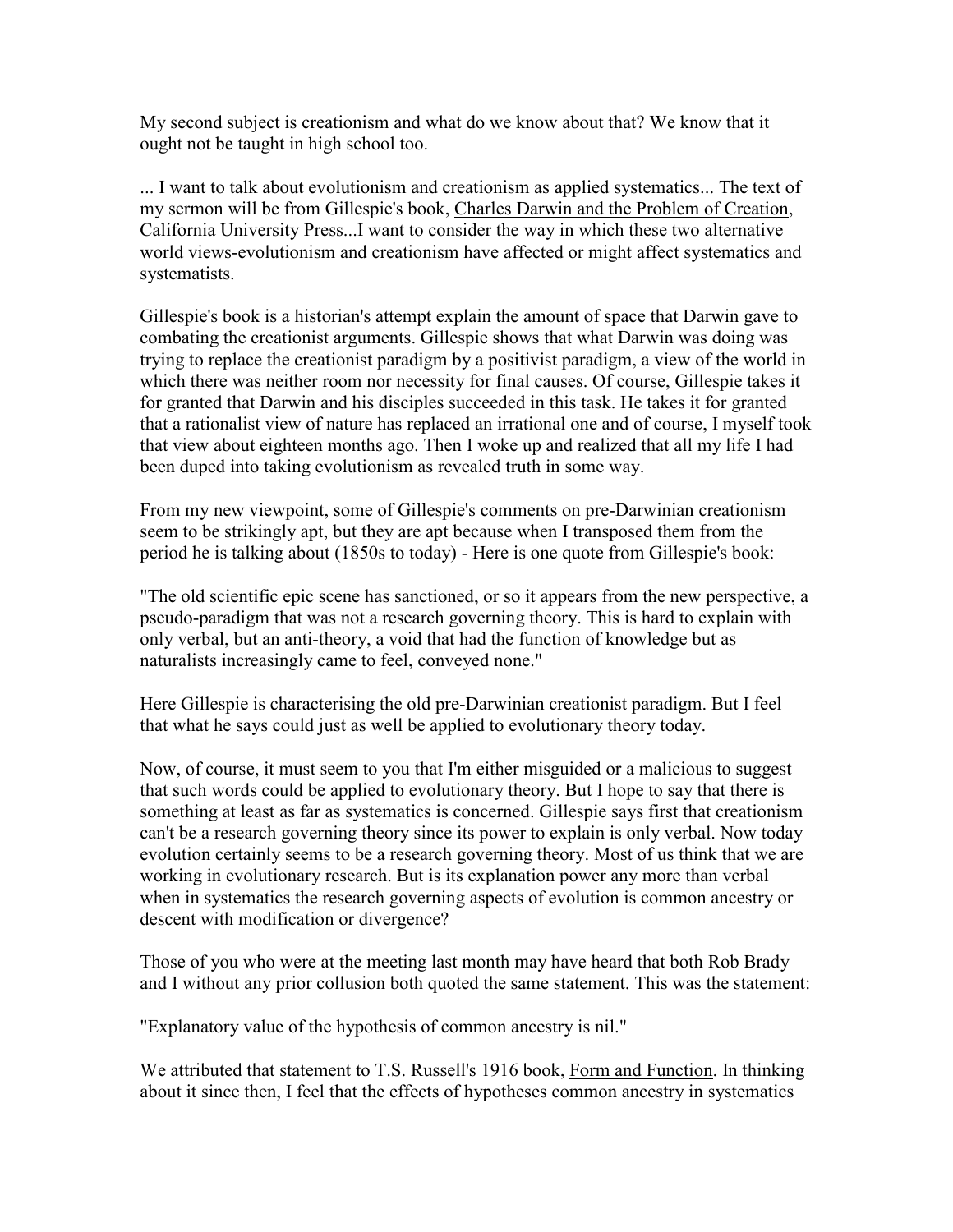has not been merely boring, not just a lack of knowledge, I think it has been positively anti-knowledge. I'll come back to that later anyway.

Gillespie also said that creationism is an anti-theory, a void that has the function of knowledge but conveys none. Well, what about evolution? It certainly has the function of knowledge but does it convey any? Well we're back to the question that I've been putting to people. "Is there any one thing you can tell me about evolution?" The absence of answers seems to suggest that it is true, evolution does not convey any knowledge or if so, I haven't yet heard of it.

Well, here we all are. We all have shelves of books on evolution. We've all read tons of them and most of us have written one or two. How could it be that some Donald Black had read these books and learned nothing from them? How could I work on evolution twenty years and learn nothing from it? Gillespie's comment: "a void that has the function of knowledge but conveys none" seems to me to be very precise, very apt.

But in systematics there are pieces of evolutionary knowledge that all our heads are stuffed with, from the :most general statements like eukaryotes evolved from prokaryotes, vertebrates evolved from. invertebrates, down to specific ones like I evolved from apes. I imagine by now this group does appreciate that such statements exactly fit Gillespie's description - voids that have the function of knowledge but that convey none.

To analyze all such things saying that there is a group, a real group of characters, eukaryotes, vertebrates, Homo sapiens, whatever, and opposed to is a non-group, prokaryotes, invertebrates, apes. These are abstractions that have no character of their own; they have no existence in nature and therefore they cannot possibly convey knowledge, though they appear to when you first hear such statements.

So, in general, I'm trying to suggest two themes. The first is that evolutionism and creationism seem to have become very hard to distinguish, particularly lately. I've just been showing how Gillespie's bitterest characterization of creationism seems to be, as I think, applicable to evolutionism - a sign that the two are very similar.

Now as you all know thee is somewhat of a revolution going on in evolutionary theory at the moment. It doesn't concern the fact of evolution or things general theory of evolution, descent with modification. It concerns possible mechanisms that are responsible for transformations. Well, natural selection is under fire and we hear a raft of new and alternative theories. I've heard four in the last six weeks.

Well, here's Gillespie again on creationism in the 1850s. He says:

"Frequently, those holding creationist ideas could plead ignorance of the means and affirm only the facts."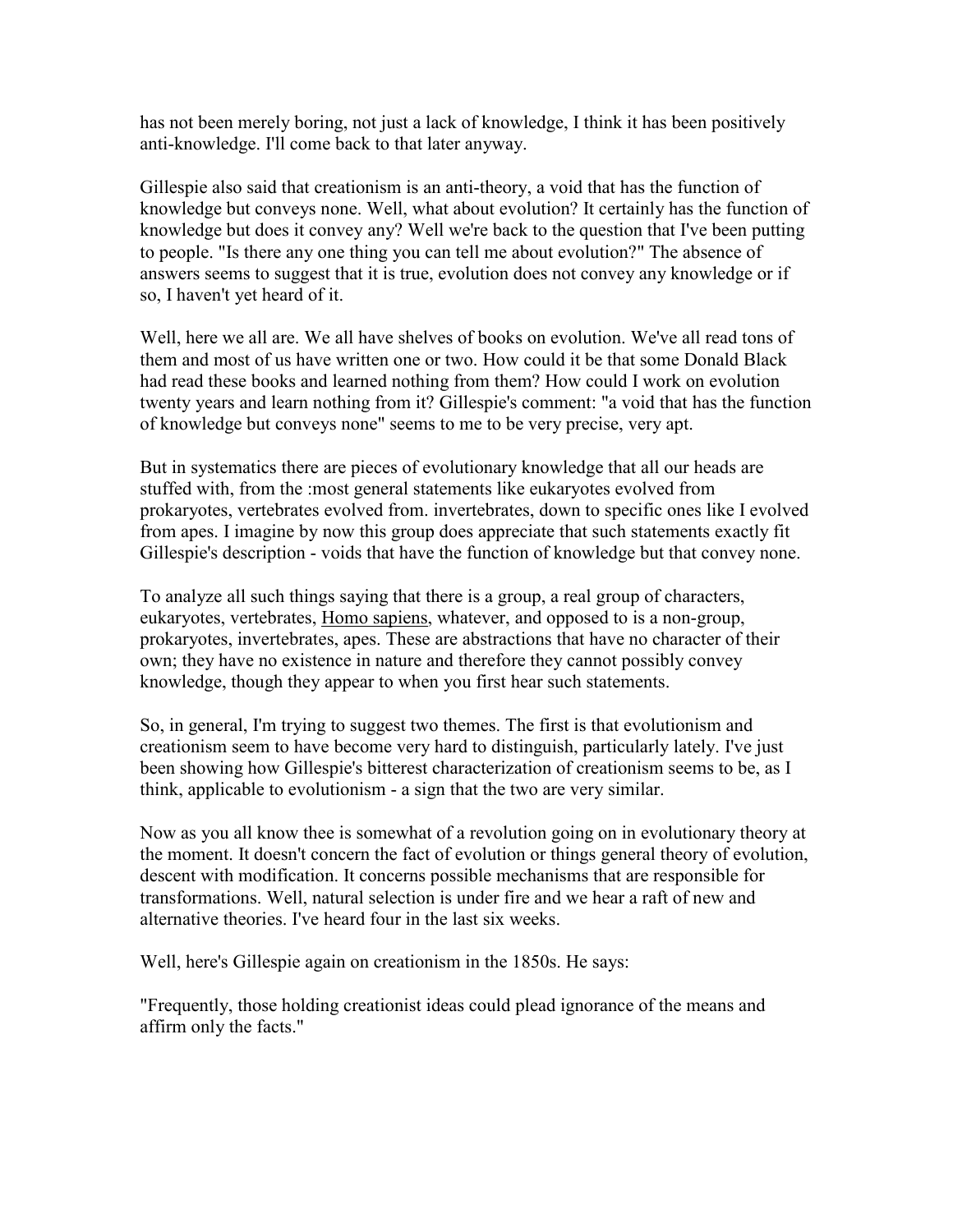That seems to summarize the feeling I get in talking, to evolutionists today. They plead ignorance of the means of transformation but affirm only the facts, knowing that it's taken place. Again the two points do seem hard to distinguish.

Here are a couple more quotes from Gillespie. Again, he's saying things on creationism that seem to be just as applicable to evolution today.

"The supposed credibility of the theory was merely the result of familiarity."

Here's a second quote:

"Too much of the contents of the old science was the result of intuition that was in principle unverifiable either directly or indirectly."

Now those two may have a familiar ring. We hear that sort of thing in evolutionary theory all the time.

Here's another quote on the changing world view associated with the spread of evolutionary thinking in the 1860s.

"Just as science shifted from a theological ground to a positive one so religion among many scientists and laymen influenced by science shifted from religion as knowledge to religion as faith."

So I think many people in this room would acknowledge that during the last few years if you had thought about it at all, you've experienced a shift from evolution as knowledge, to evolution as faith. I know that's true of me and I think it's true of good many of you in here.

So that's my first theme. That evolution and creation seem to be sharing remarkable parallels that are increasingly hard to tell apart.

The second theme is that evolution not only conveys no knowledge but seems somehow to convey anti-knowledge, apparent knowledge which is ................. to systematics.

I want to illustrate that with a couple of parables. These parables concern a diagram that I expect to be immediately familiar to all of you when I put it up. Do you recognize it? It is a diagram that Ernst Mayr has used in his repeated explanations of the true method in systematics that exists in evolutionary systematics.

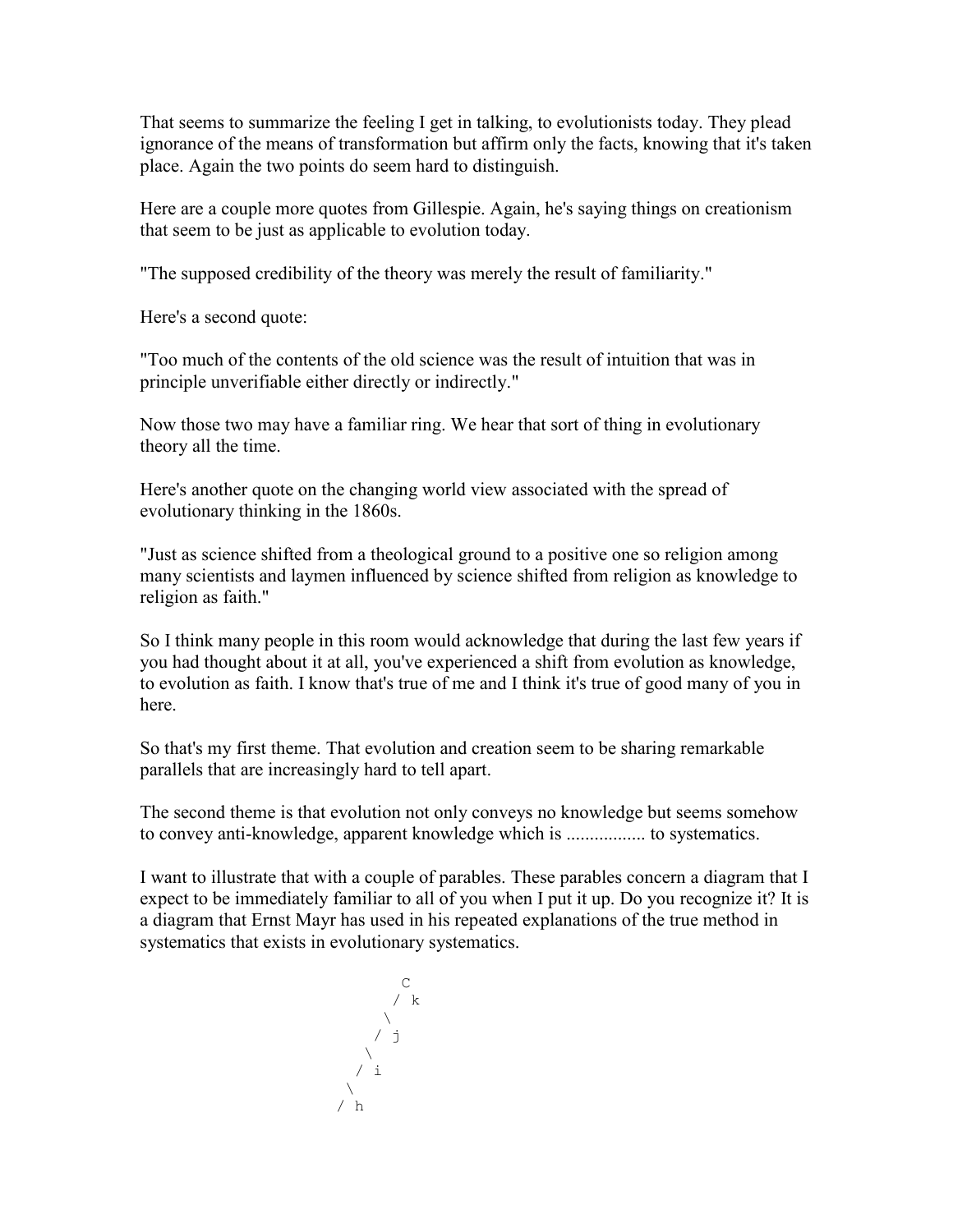

Fig. 1 Cladogram of taxa A, B, and C. Cladists combine B and C into a single taxon because B and C share the synapomorph character b. Evolutionary taxonomists separate C from A and B, which they combine, because C differs by many (c through k) autapomorph characters from A and B and shares only one (b) synapomorph character with B.

My first lesson with the diagram - the first parable - looks like that. (See Figure 1). That is the version that came out in Science (October 30, 1981) last week. The marks along the lines are all autapomorphies of A, B, and C except. for that one which is a synapomorphy of B and C. In Mayr's paper in Science last week C is man, B is the chimpanzee, our sister group according to Mayr and A is not named but I would assume it is the gorilla, Here's what Mayr said:

"The main difference between cladists and evolutionary taxonomists, thus, is in the treatment or autapomorph characters. Instead of automatically giving sister groups the same rank, the evolutionary taxonomist ranks them by considering the relative weight of their autapomorphies as compared to their synapomorphies (Fig. 1). For instance, one of the striking autapomorphies or man (in comparison to his sister group, the chimpanzee) is in the possession of Broca's center in the brain, a character that. is closely correlated with man's speaking ability. This single character is for most taxonomists of greater weight than various synapomorphous similarities or even identities in man and the apes in certain macromolecules such as hemoglobins and cytochrome c. The particular importance of' autapomorphies is that. they reflect the occupation of new niches and new adaptive zones that may have greater biological significance than synapomorphies in some of the standard macromolecules."

There are several things one might say about that statement but not all of them would be polite so I'll just point out that both the statement and the diagram are intended to convey knowledge of evolution. The diagram in the different angles of the lines there and the statement in reference to things like new niches and new adaptive zones, etc. When I first read that passage in Science it immediately reminded me of something - an episode in the history of evolution that many of you may recall; something called "The Great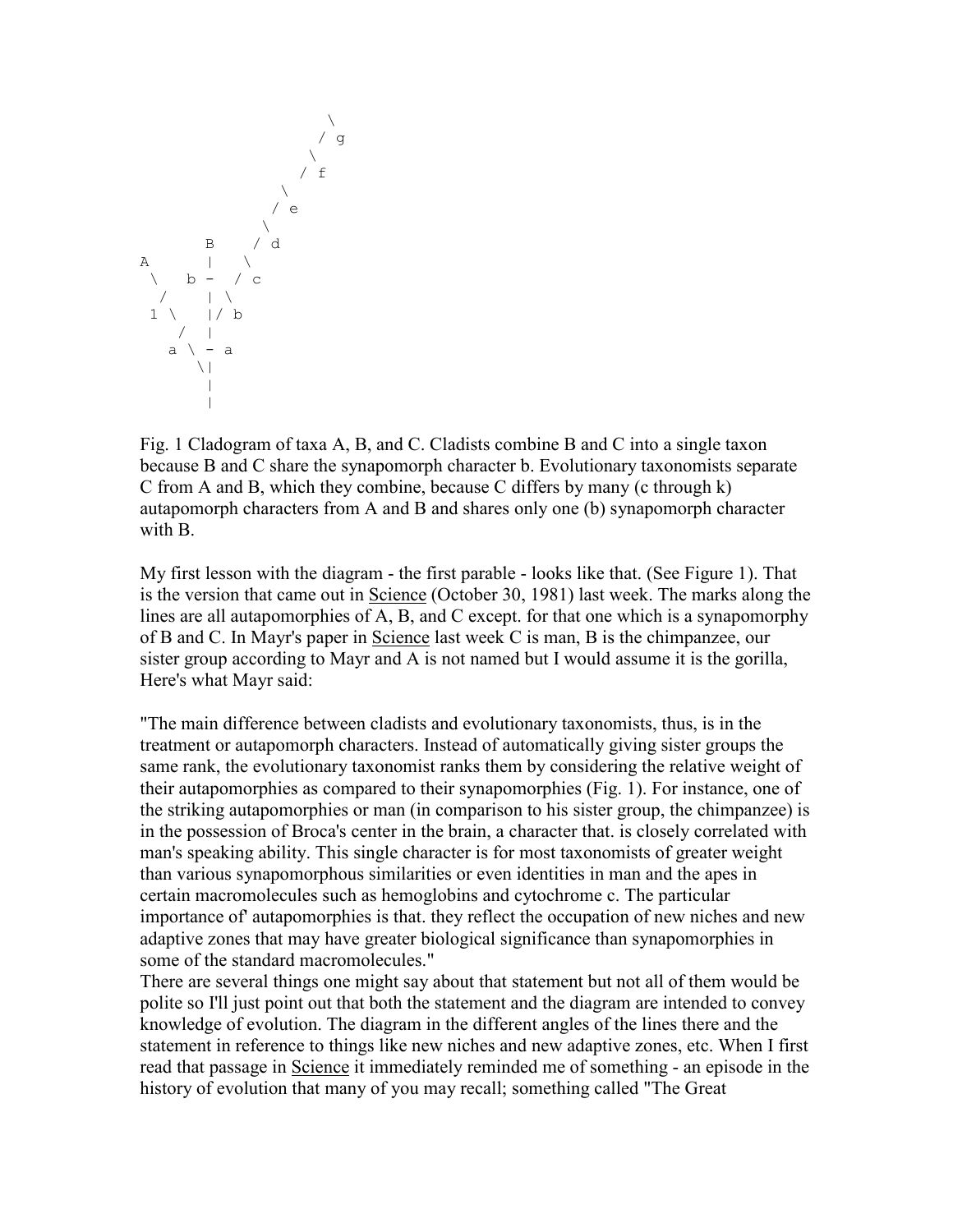Hippocampus Question." The Great Hippocampus Question is recorded in fiction in Charles Kingsley's novel, his children's book, The Water-Babies, In fact, not in fiction, it was a controversy that lasted through 1861 and 62 between Richard Owen and T.H. Huxley. Owen was a creationist and Huxley an evolutionist. Owen, the creationist ; insisted that man was quite distinct from the apes. He couldn't be related to them by descent or any other physical link because the brain of man contained a certain centre, the hippocampus, that was absent in apes. T.H. Huxley insisted that man was related to the apes because the ape's brain, so he said, contained a center that was homologous to the hippocampus. The row went on for two years and eventually a usual, Huxley won.

Here we are 120 years later and we have Ernst Mayr, the evolutionist, insisting that man is quite distinct from the apes because the brain of man contains a certain center Broca's center, that is absent in apes. Mayr even goes on to cite Julian Huxley, grandson of T.H. Huxley and with some approval of his kingdom for Psychozoa. You remember that? It all begins to sound very familiar, doesn't it? Yet notice how the roles have been reversed. The part of Owen, the creationist, with hippocampus now taken by Mayr, the evolutionist and Broca's center. The part of T.H. Huxley, the evolutionist, is now taken by the cladists, who most people now cite as anti-evolutionists, many do.

Bev Halstead, who I'm sure needs no introduction here published a paper called, "A Debate with the Creationists" in which he called me a devoted disciple of Sir Richard Owen. So be it. The wheel has gone right the way around. The evolutionist is now taking just the stand that the creationist took 120 years ago- Broca's center equals the hippocampus .This parable reinforces the point I was making earlier that evolutionists and creationists are now hard to distinguish.

I want to use it to make another point about evolution being an anti-theory that conveys anti-knowledge. It is harmful to systematics. What is Mayr recommending? He recommends that man be maintained in a taxa of high rank, distinct from the apes. Look at what prompts him to that recommendation. It is his apparent knowledge of evolution that man has evolved at an exceptional rate... Those evolutionary facts justify a taxa of high rank. Then look at the consequence of his recommendations. Man is removed in a taxa of high rank and apes are left to the character of the group, a group without characters and therefore with no individuality or reality and therefore an abstraction that is beyond criticism.

...Man evolved from the apes. That must say something about evolution. Seems to me we have another statement that has the appearance of knowledge, but, in fact, contains none, a piece of antiknowledge derived from the evolutionary theory. Rather than comment further on this I'll quote what T.H. Huxley said of Owen in 1861, again referring to the hippocampus question:

"I do not believe that in the whole history of science there is a case of a man of reputation putting himself in such a contemptible position."

#### SECOND PARABLE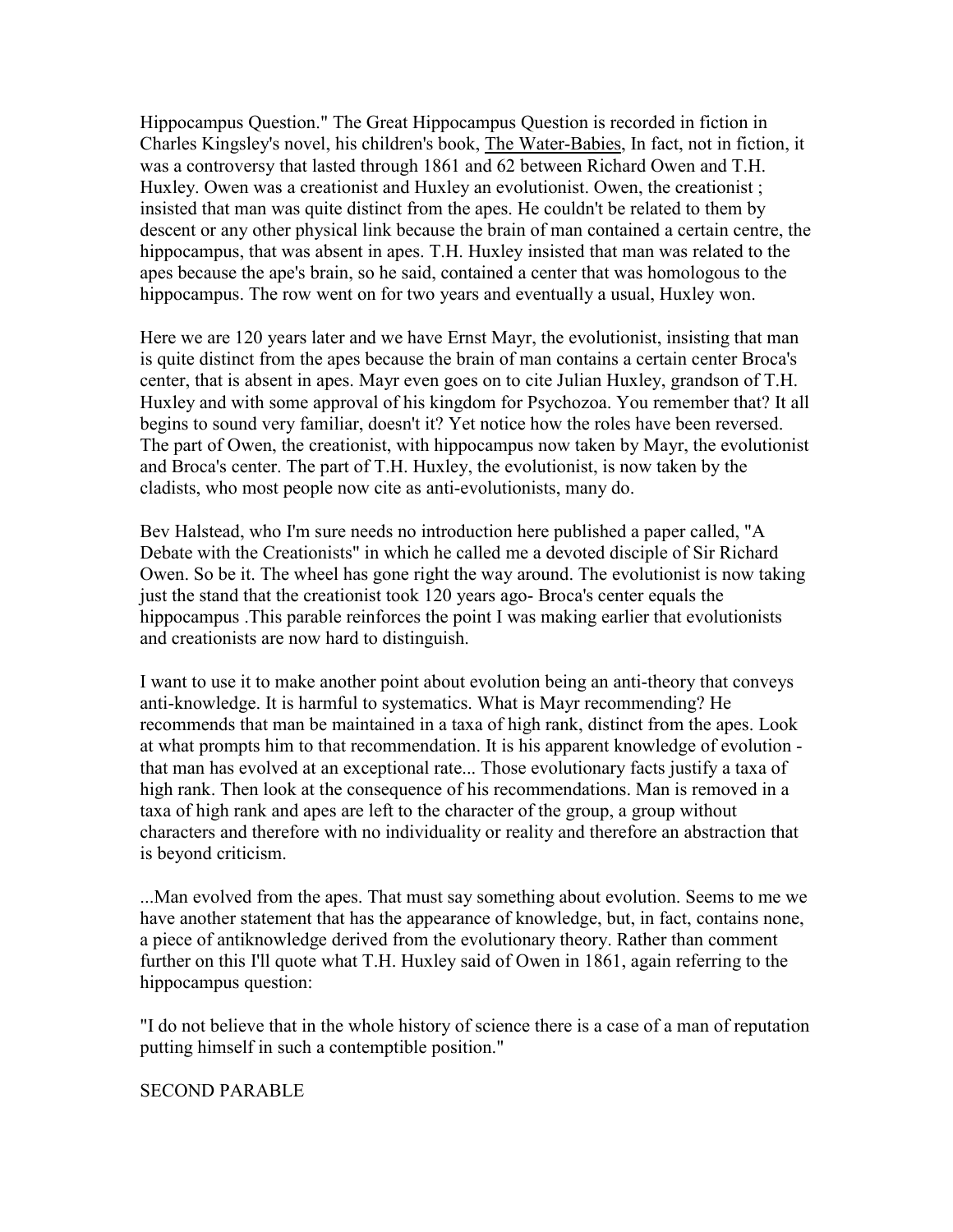Now I'd like to go on to the second parable and return again to this same diagram but I'd like you now to think of the way in which it was previously used by Ernst Mayr in his 1969 book with his 1974 paper on "Systematics." At that time it looked like this:

15% 10% 70%

Now, that's how Mayr tried to put some precision into evolutionary systematics. Then he said, "Let A be the common ancestor of BCD and suppose the genome of B is diverged from the ancestral genome by l5%, that of C diverged by 10%, and D has moved off rapidly into some new adaptive zone diverged by 70%." Then he said we should be quite wrong to classify C with D which appears towards its nearest relative by common ancestry because relationship means inferred amount of shared genotype not the inferred recency of common ancestry. Here is the very simple sum:

B and C share 75% of the ancestral genotype C and D share only 30%

..... show the kind of mistakes that might be made, Mayr said that systematists might group crocodiles with birds rather than other reptiles or might group African ape with man rather than with the orangutan. So Mayr in his knowledge of evolution is making predictions about the genotype of crocodiles and African apes.

In the first example crocodiles, birds, and reptiles, he predicts that the proportion of genotypes shared by C, the crocodile and B, another reptile be greater than proportion shared by C, the crocodile and D, the bird. He predicts that in some shared genotypes BC will be greater than CD.

Now next is Mayr ..... demonstrating the explanatory power here of a hypothesis of common ancestry, something that I've [said] scarcely had zero explanatory power. He is also demonstrating a knowledge of evolution, writes a theory, makes a prediction and is going to test it.

Last month in Ann Arbor, a student of Morris Goodman gave me the amino acid sequences for alpha and beta hemoglobin of 3 crocodilians: a caiman, a Nile crocodile the Mississippi alligator. We already knew the alpha and beta hemoglobin sequences of 2 birds, a chicken and a goose but the problem is finding another reptile. As far as I know the only other reptile available at the moment is the alpha hemoglobin sequence of a snake, the viper. Alpha hemoglobin is 143 amino acids long so there 3 times that or 429 nucleotides long. That is a very small part of the genotype but at least it is worth checking. The prediction is that the amino acids common to B the viper, C the crocodile and D the chicken, that BC would be greater than CD. And here of course are his findings:

BC 8 out of 143 5.6%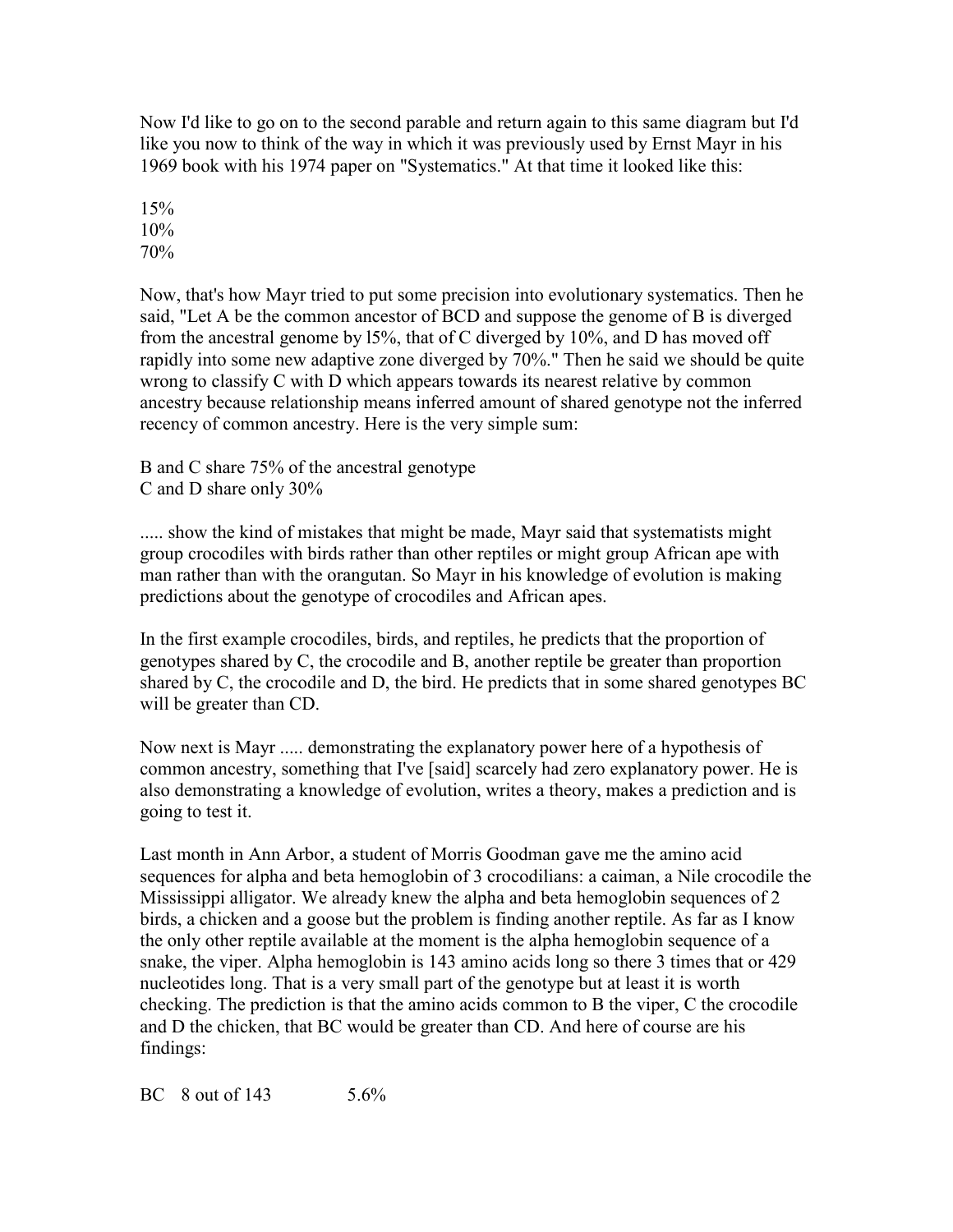= CD = 25 out of 143 17.5% BD = 15 out of 143 10.5%

Here we are. The theory makes a prediction, we've tested it and the prediction is falsified precisely. CD far outweighs BC so something is wrong with the prediction. Something is wrong with the theory. But, of course, we know that falsification is never absolute, for you're never sure what it is you have falsified.

And here we see only three possibilities. First, we've falsified the data; there is something wrong with alpha hemoglobin. Second, we've falsified the diagram; there is something wrong about the physical relationships of the snake, bird and crocodile. And third, we've falsified Mayr's knowledge of evolution, either the particular stuff about rates and adaptive zones or something more general.

We can check one of those pieces of data by taking another sample of the genome: a crocodile, bird including chicken and two other reptiles a lizard and turtle. Myoglobin is 153 amino acids long.

| BC  | 16 out of 153 | $10.5\%$ (B is lizard)   |
|-----|---------------|--------------------------|
| CD. | 13 out of 153 | $8.5\%$ (C is crocodile) |
| BD. | 16 out of 153 | $10.5\%$ (D is chicken)  |

This time the BC proportion of the genotype is larger than the CD, slightly larger, as Mayr predicted. What happened here? What fits BD? It ought to be by far the smallest proportion of the genome, yet it is exactly the same as the BC. Something has gone wrong again. Again there are 3 possibilities: data, diagram or the theory

In fact, when you think about the diagram and this data but yet a different diagram BC same as BD, and possibility of dichotomy, like that. Perhaps the diagram is wrong.

Let's check again with the turtle, turtle myoglobin. B is the turtle (terrapin as I remember), C is crocodile and D is chicken.

| BC        | $11.8\%$ (B is turtle) |
|-----------|------------------------|
| CD.       | 5.2% (C is crocodile)  |
| <b>BD</b> | 5.9% (D is chicken)    |

Now we're getting closer to what Mayr expected. BC is much larger than BD here. Again there is another problem. The BD portion (turtle-bird) should be tiny [but] is larger than the CD. Again, something is wrong. This data suggests a different diagram like this where BC go together, D is separate.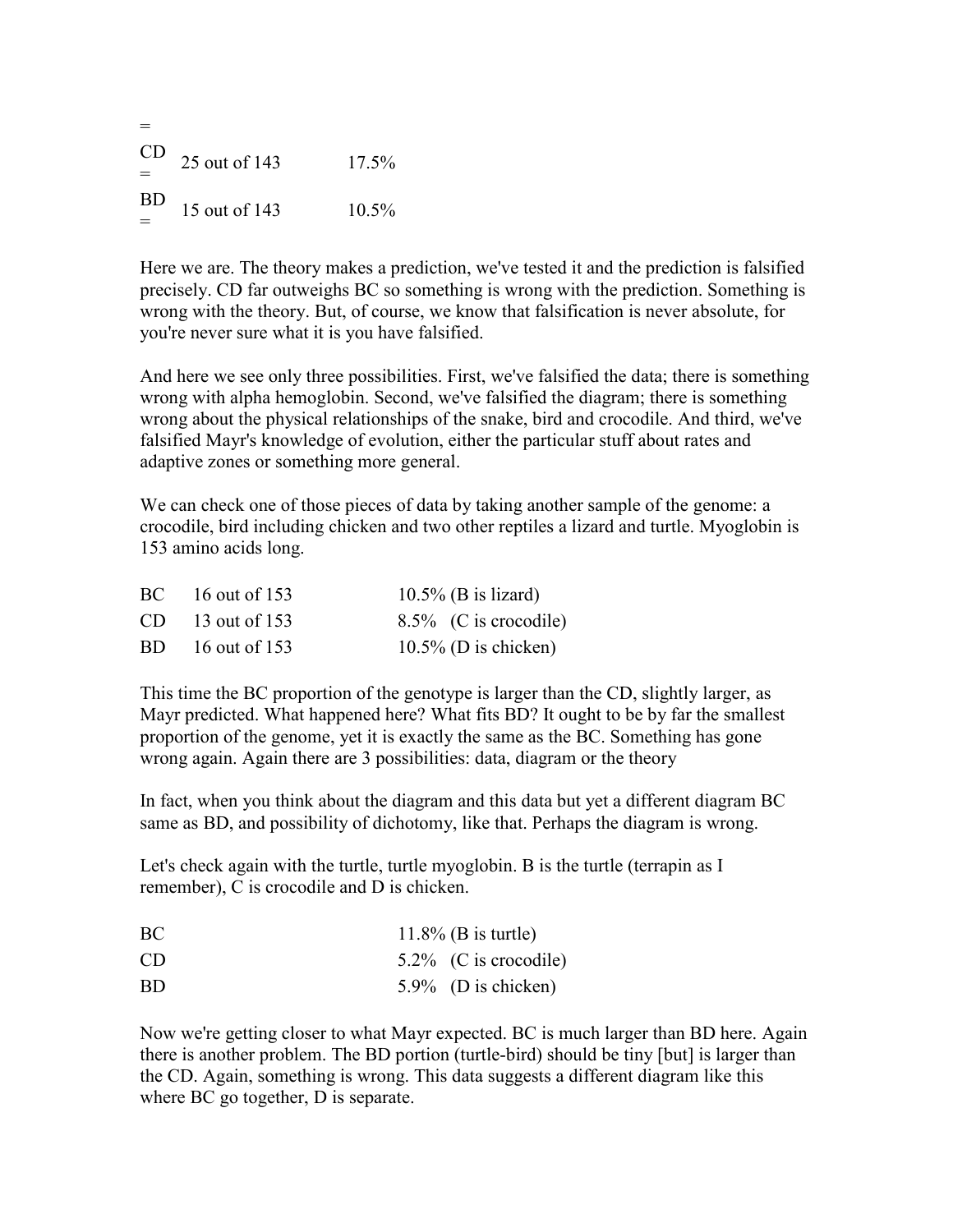So it seems with these three examples, either we get the right diagram as we did with the first sample .... with the viper and alpha hemoglobin but we had the wrong proportion, or we get the right proportions as here but the wrong diagram or we get a set of data that is just agnostic that gives us a trichotomy. So what is it we are falsifying? There aren't any more lizard sequences available, no more reptile sequences.

Two things we might do: One is to accept Mayr's assumption that reptiles are a group and to sum up the data and take averages. You add together 3 kinds of beings: the turtle, viper or the lizard; 3 kinds of crocodiles; 3 kinds of chickens - when you do that, the 3 summations are for BC you get 27.9, for CD you get 30.9 and BD 26.9. They are virtually identical...

The creationist makes one assumption - that there are some groups in a set of data. The evolutionist, I think, has to make another assumption - that there some groups in there and that the groupings tell us something about the history of groups.

Someone from audience says: "Which creationist?"

Patterson: "Alright, me."

Audience member: "You don't mean Duane Gish?'

Patterson: "No, I don't. I mean a creationist systematist."

Audience member: "Duane Gish doesn't make any assumptions."

Other member: "Oh, yes he does."

Patterson continues lecture

I think I am able to treat that DNA .... data, taking all of it as saying something, but I only find two signals in it. In order to get a tree out of it, you have to infer that some of it is good data - the stuff that gives you that (at board) and some of at is bad data - the stuff that gives you that (at board). Sounds like [in] this case the stuff that gives you BC and AB is more than twice as numerous as the stuff that gives you BC is inferred. Now what is it that is being paired here? These are all identities at the nucleotide level, the ones that gives you AB are identities. The ones that give you .... - they are all identities at the nucleotide level. Yet somehow you'll have to say that some of those identities are ...... the same. Some of them are not the same, because the theory demands that. It seems to me somehow nonsensical.

There is one more problem with homology at the DNA level and that is this business of plurality, or inferred duplication. There is a similar problem coming in beside ...A. A couple of weeks ago Roger Lewin had a piece in Science (Oct. 23, 1981) on globin genes and in it he touched on a model of DNA that is now factual among molecular geneticists. He called it the "Vesuvian" model and a simple description of it by Roger Lewin and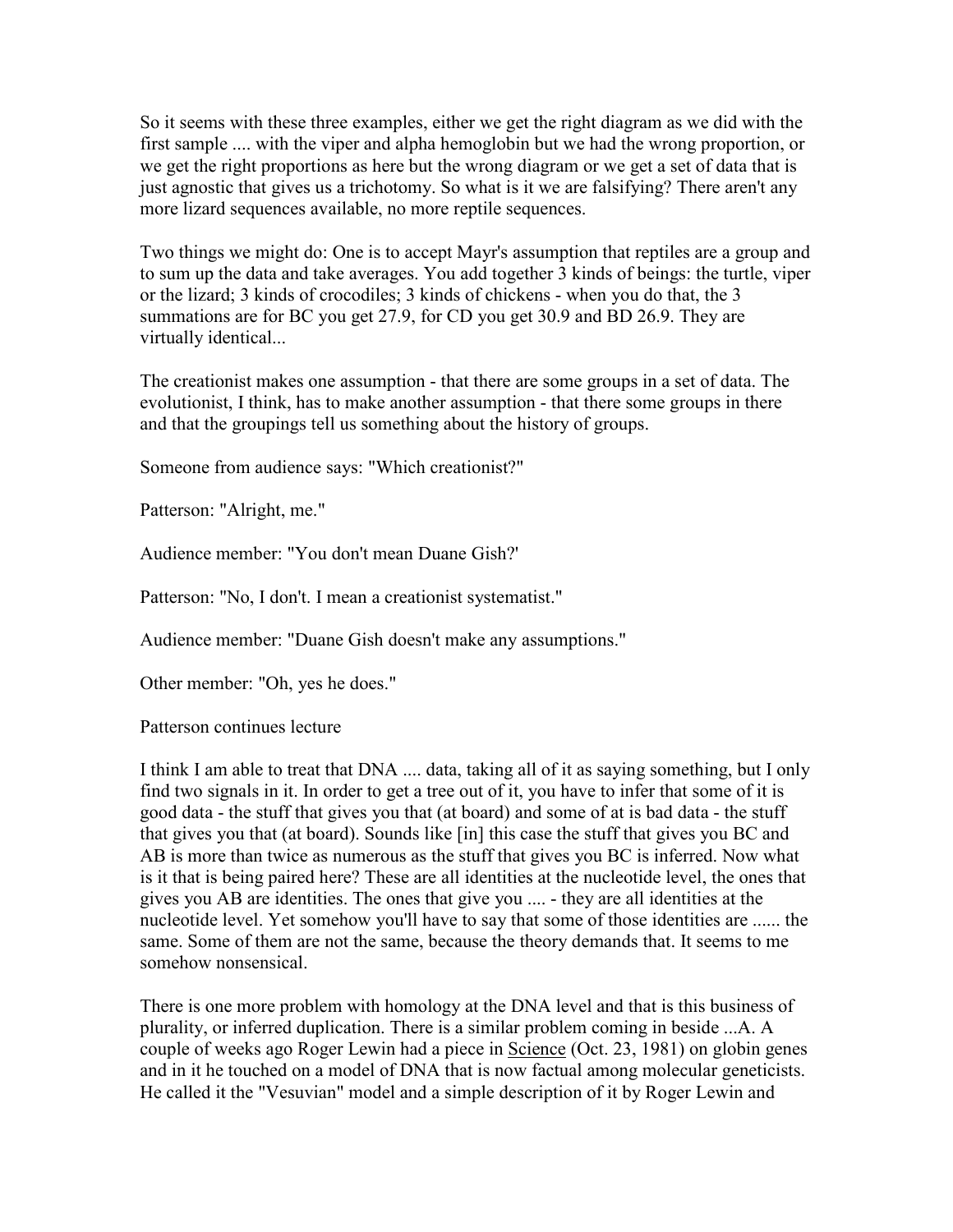others is that every gene is constantly bombarding the rest of the genome with pseudogenes which are more or less perfect copies of itself. Now if this is so, and the model does have empirical support, then the problem of plurality of duplication of DNA is even more pressing.

In order to do DNA sequencing, you mix up the genome and clothe [clone?] a bit that you think is right that you can get out. If there really are all these bombarding pseudogenes lying, around I see no possible way of knowing whether you've got the right one or not.

Well, I'm sorry to have on so long about that and the point of it is that I think it has something to say about evolution because of all the discussion in the last few years whether evolution is tastable, and by evolution here I mean the general theory, the descent with modification, that species are mutable and related by descent rather than a specific theory about mechanisms.

If the general theory of evolution is testable, it must have some function ...... that can be confronted with reality. In other words, it must make some predictions. As far as I know only one sensible prediction has been offered. Niles Eldredge put it like this in a letter to Science.

"If evolution is descent with modification, the hierarchical array of organisms defined by nested sets of evolutionary novelties must result. This is evolution's grand prediction."

Then Niles went on to say that whatever organism you look at, whatever aspect of it you study, you find the same hierarchy. I've heard this same point made repeatedly, at meetings. There really is a hierarchy and there can be no hierarchy without history and therefore the prediction of evolution is met.

The first thing that strikes me about this is that it seeps [steps?] inside of evolution as a deductive inference from the systematic hierarchy. The people like Cuvier, Linneus, Hooker and a thousand other pre- Darwinians were merely fore- thinkers but they failed to see the necessary...

The second thing concerns the prediction of whatever aspect of organisms you look at, you find the same hierarchy. Not everyone wants to agree with that. Here's Ernst Mayr again in Science. Different types of characters: morphological characters, chromosomal differences, enzyme genes, regulating genes, and DNA matching made these a rather different groupings. Different stages in life cycles result in different groupings.

Here's Arnold ...... with the conclusion of his cladistic study of apes and men. His study denotes a clear lack of congruence between molecular and other more traditional kinds of data. Notice they are both saying the same. Mayr is saying that molecular data or whatever level you look at it, it doesn't seem to matter, morphology and Arnold are saying the same thing.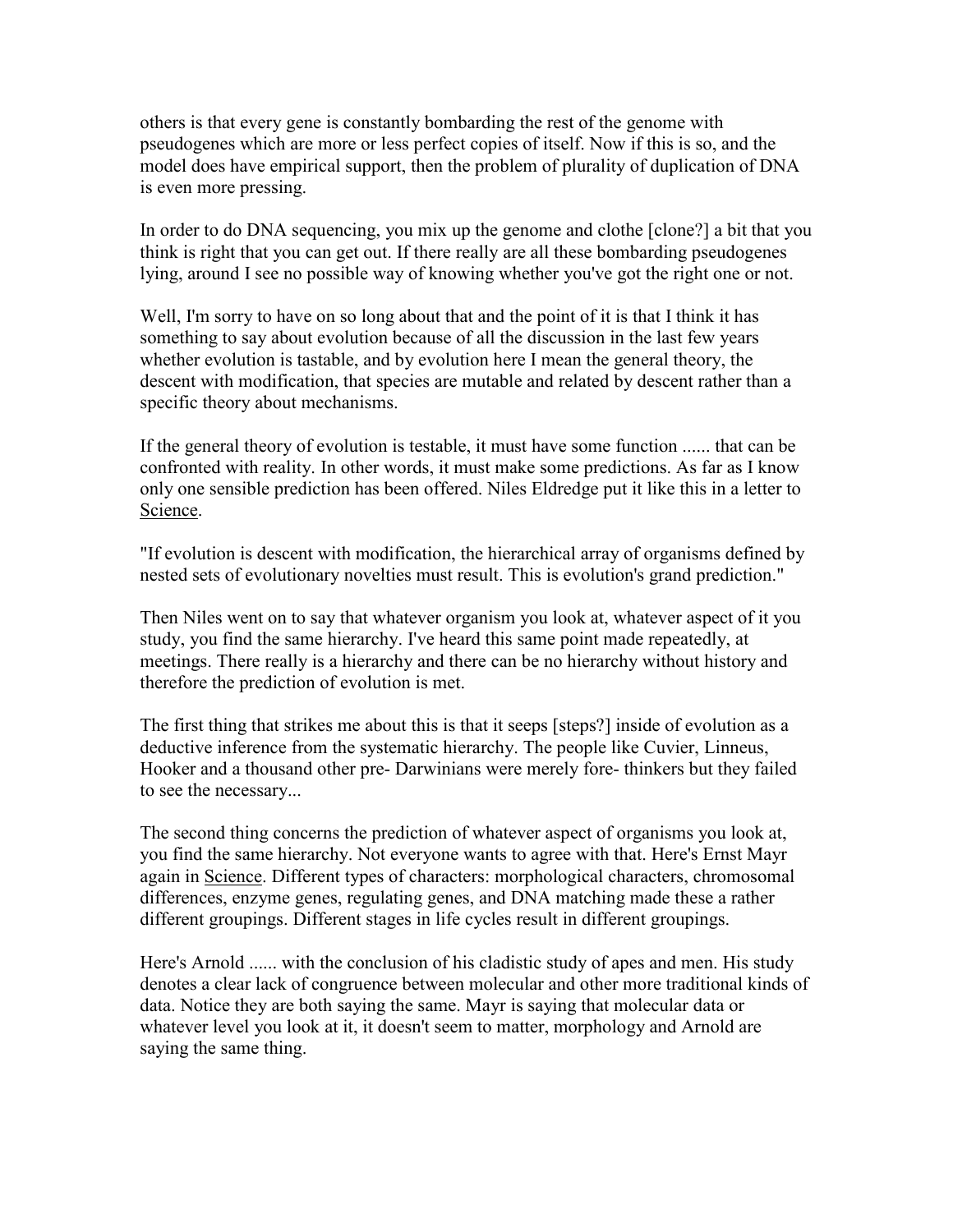Now, the prediction. of evolution, according to Niles is that hierarchy and congruent hierarchy is what we'll find no matter what aspect of the species you look at. ...... the experience of Mayr and Arnold that there is no such thing as congruence. In particular, molecular data are incongruent with morphology.

Well, is that so? I'm not sure but I think there are other signs of it among protein sequences. For example, that cladogram that I was building up earlier is one of the congruents with everything that we know about morphology. Now there are published cladograms that have bird with sister group of mammals, Nile crocodiles, snakes and sister groups of all other amniotes. Never mind the details of it.

Let me put the question at the most basic level. How is it you recognize a hierarchy? At the level of the phenotype I think you have no real problem. We have a fairly rational concept of homology and I agree with Gary that the organizing principle is ontogeny and Von Baer's\* law in particular. And as Gary suggested we can analyze phenotypification that way and get a hierarchy by a method that has no evolutionary implication at all. There is a history ahead but the history is on the genetics. The history is a what gives you the direction in Von Baer's law. We don't have to infer anything more about the geological [genealogical?] history, for example.

So what about this molecular level or the level of protein and DNA sequences? How do we recognize a hierarchy there? First of all, the concept of homology is estimates of the old autapomorphies we derived. The gibbon has 66 autapomorphies, 53 orang, 21 gorilla, chimp 19 and man has only 14. Notice that is the exact reverse of Mayr's prediction... So we get no useful grouping out of that.

The next set of characters is the one that picks out 3 of the 5.

ABC 30 ABD 11  $ACD = 10$  $CDE = 10$ ADE 9 ABE 7 BCD 7 BDE 4 ACD 3 BCE 3

One signal here - ABC form a group. Since there are 10 ways of picking 3 species out of 5, the probability of a repetition by chance in that sort of data is 1 in 10. This group has 19 repetitions over its nearest competitor, so far as I understand it; you can't be getting a signal like that. The probability of getting a signal like that purely by chance is  $10^{-18}$ .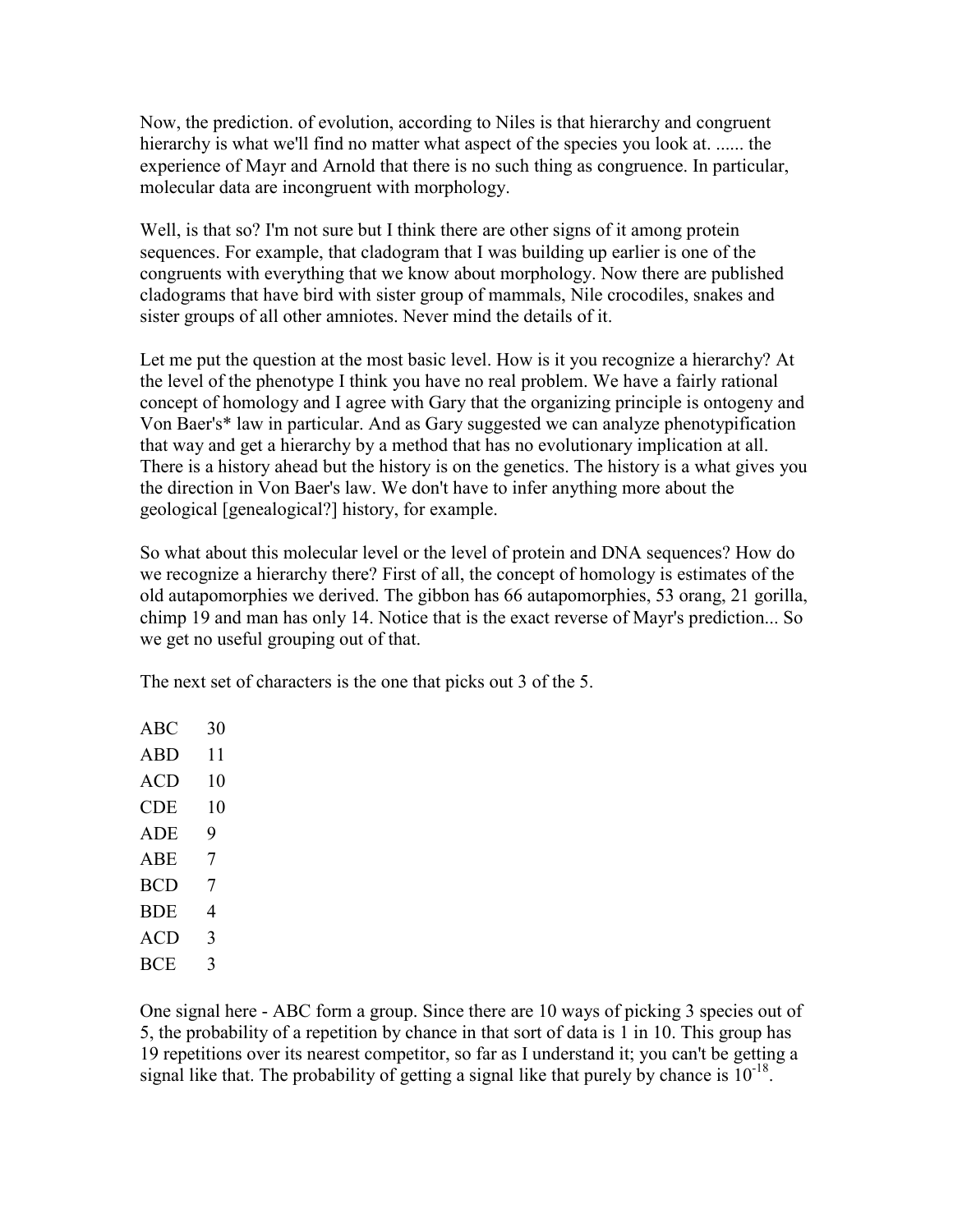The last set of characters pick out 2 from the 5. Again there are 10 of them. I won't list them all. There is only one that gives a signal .... E. The rest of them are grouped very much like this with as far as I can see no distinguishable differences between them and here the probability according to my calculation is  $10^{-17}$ .

So as I understand this data, the information that is in there, is there are 2 groups ABC ... DE; together they form a larger group and that's all the data says. It also gives an estimate of the number of autapomorphies to be grouped...

So what about the tree here and the numbers on the branches? As Steve said, it is produced by a program. Those numbers don't pop out of the data in any way, so I suppose those come from massaging the data with evolutionary theory. It is a program that assumes evolution to be true and tells the computer to find a tree. So my question will be: What is the tree telling us about? Is it telling us something about nature or something about evolutionary theory?

One last thing, at this level of DNA, the level of DNA, we also have a problem of homology. What does homology mean in terms of DNA? The alignment procedure is the same with protein sequences, its a purely statistical business but because in DNA we only have 4 possible nucleotides in any one position, we expect a 25% match by chance alone. Amongst these 5 very closely related species there is only a 7% match, that leaves a 45% variation to accommodate all other eukaryotes. I think that the problem with aligning DNA...will be extremely...

Then in the level of individual nucleotides we have to assume that a match of one position, say an adenine in the same position of all these, is homology. A mismatch is a non-homology. So bearing that notion in mind, let's look again at the tree. The tree tells us that - no, I'm going to forget all that. I was going to talk about the effects of putting data through a tree generation program.

The other thing we might do is accept Gary Nelson's optimistic view that every set of data is a glimpse of the truth. We might combine the 3 cladograms. Try that and let's see what we get. Comes out like this...(works on board) This is the cladogram we get with nice data. You like it? You don't. So what do a do? I'll take one more of these....and than I'll drop it. We have no more reptile sequences but we have plenty of mammal sequences. Let's try mammals, I think if we were to put mammals with birds and crocodiles in Mayr's diagram again I still do him no injustice if I assume that the diagram would look like this - that 3 is a mammal; C is a common ancestor, mammals that diverge very far in one direction, crocodiles a little in the other one and birds like that; B mammal, C crocodiles and D birds. B is a man, C is a crocodile and D is a chicken again. If we use the alpha hemoglobin data, this what we get.

| BС | $7.7\%$ | (man-crocodile)  |
|----|---------|------------------|
| CD | $7.7\%$ | (crocodile-bird) |
| BD | 14.7%   | (man-bird)       |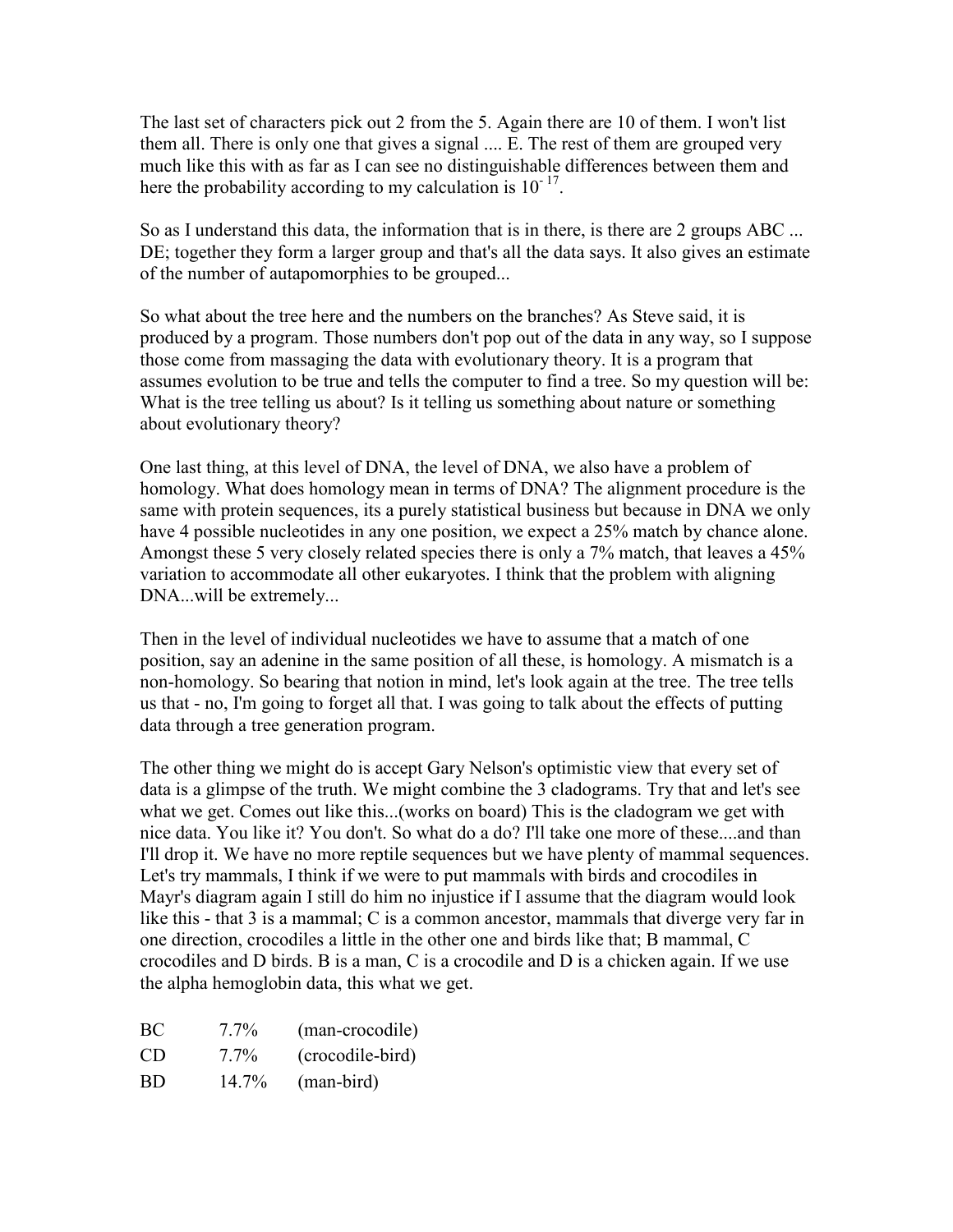What's going on? BC should be smaller than CD if the diagram is roughly right. In fact, they are both the same. BD should be the smallest of all, the 2 are miles apart. Something is wrong.

Well, I don't know what an evolutionist would do with this but I could guess. When I ask them about evolution the only answer I get from them is, "Convergence is everywhere." Well, I'm pretty sure they would take this as an example of convergence and they would read off the diagram: After all, birds and mammals converge into the endothermic adaptive zone.

This hemoglobin data might have given you another instance of convergence. Here the BC and CD proportion of the genotype are the same. What am I talking about? Haven't the faintest idea, not the faintest. I'll ask you what I mean. Yes. First time I put it up I meant to put it like this but that wouldn't do because these are both the same distance from C so you have to do it like this- they converge until the bird now converged until they are identical. But then the problem is they are each different from the turtle by 7.7%. Those 7.7%s are entirely different. They have to be apart by 15% whatever you do with it, convergence won't explain it. There is something funny in there.

So, after all, the question does seem insoluble. There is one more thing we can do with this. This data does give a diagram. It's not the diagram that is there (another diagram). The birds and mammals appear together and crocodiles and lizards so we follow Gary's recommendation and combine the cladogram and add mammals here. There's the cladogram we get with all this playing around. Do you like this any better? No, I'm sure you don't. So, what do we do? Well, luckily I don t have to keep asking you rhetorical questions because I'm talking about Mayr's example and I know what he did.

You remember Mayr published his original diagram in talking about the fortunes of genomes in 1974, when there very few samples of the genome available in the form of proteins or amino or nucleic acid sequences. And the two examples he offered to conform to his example were birds and crocs and apes. Well, far from matching his scheme, they all said the same thing that.... genome. So Mayr's prediction was falsified there.

As I said before, falsification is never absolute and in this case, I suggested that there 3 possible things that might be false: genome data, diagram, or the claims about evolution. Well, with man and ape Mayr still believes in the diagram, and he still believes he knows about evolution so all he counted on is his data. So he dropped the genome and returned to morphology and so last week we got Broca's center and the hippocampus question all over again or its equivalent.

There are two points. to be made there. The first concerns another of the parallels between evolutionism and creationism. Back in 1974, Mayr appealed to the genotype as the holder to true knowledge. At that time the genotype was still very much a mystery. Now that we have samples of a genotype from a wide variety of organisms it's no longer quite so mysterious, its dropped and a new mystery is proposed, Broca's center and that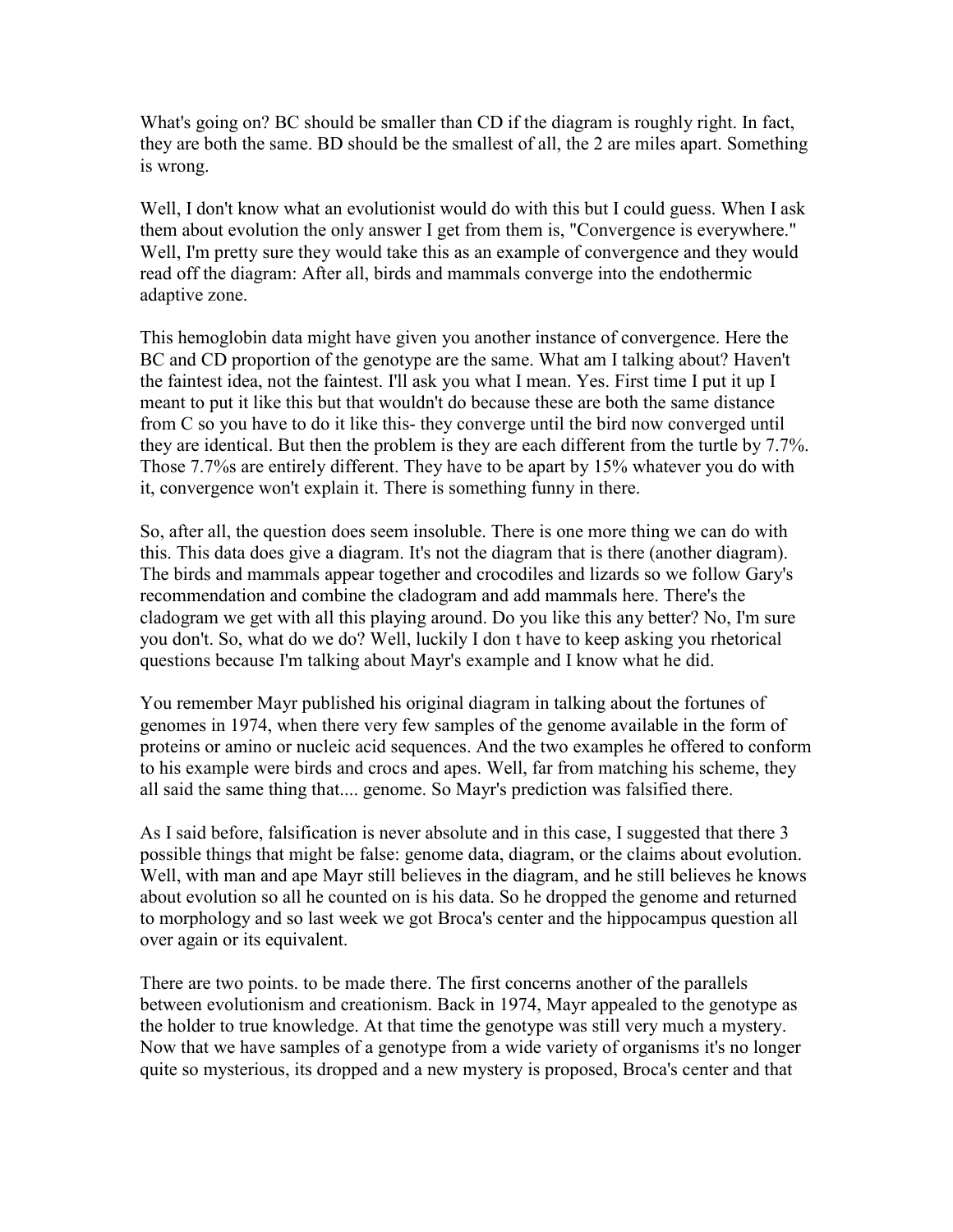long list of unspecified autapomorphies of man. It seems that just like creationists, evolutionists are liable to appeal to mystery.

The second point is a much more important one and it concerns the levels at which we can investigate characters in systematics. The traditional level is morphology, and we're all pretty familiar with morphology. We feel at home with morphological data and competent to handle it just by its complexities. We have a good grasp of what homology means at the morphological level and we have the transformations of ontogeny as a guide in ordering characters into transformation series.

Back in 1978 Gary Nelson suggested, "The concept of evolution is an extrapolation or interpretation of the orderliness or ontogeny." So far as I know, at the morphological level, that is at all true. As Gary said it's Von Baer's\* law that ontogeny goes from the general to the particular, that it's behind the transformations we invoke in morphology and behind the systematic hierarchy being built on those morphological characters.

Of course, all the transformations we invoke are not directly observed in ontogeny but I think you'll find that every transformation that is inferred is congruent with Von Baer's\* law. So at the morphological level we have a sound concept of homology and we have ontogeny to help us in ordering homology. Morphology or in the most general terms, the phenotype, is the highest level of investigation in systematics.

The next level down is the level of gene products- proteins. Here the concept of homology becomes very general. In the first place we have the problem of plurality. Plurality is what the people who play with protein sequences call the relation between gene products that we think are the results of the duplication. So plurality is the molecular version of serial homology in morphology. The difference is that in morphology you can be fairly sure that you've struck the serial homolog because you have ontogeny in which to observe whether they really are duplications or something new. But with protein sequences and this question of plurality and inferred gene duplication, the inferred duplication is somewhat ... there is no way to investigate them. It does seem to me gene duplication is often invoked simply to explain away all the data.

When you are comparing two protein sequences as a whole rather than amino acid by amino acid, homology for a molecular biologist is a purely statistical concept. You compare the two sequences and if the masses between them pass certain statistical tests, they're homologous. There was a paper by Doolittle in Science two weeks ago explaining this concept.

Well, having decided that two sequences of the whole are homologous, you can then align them and compare them to specify position, and that is to say amino acid is a homology of a finer level. But here the problem is whether the amino acid is really the same, the same in .... because of the redundancy of the genetic code, they are only two amino acids out of the 20, tryptophan and methiamine, that are coded by a single triplet. All the rest are coded by two or more. So there are only two amino acids that are always the same in terms of the triplet that coded them and they are the rarest amino acids. They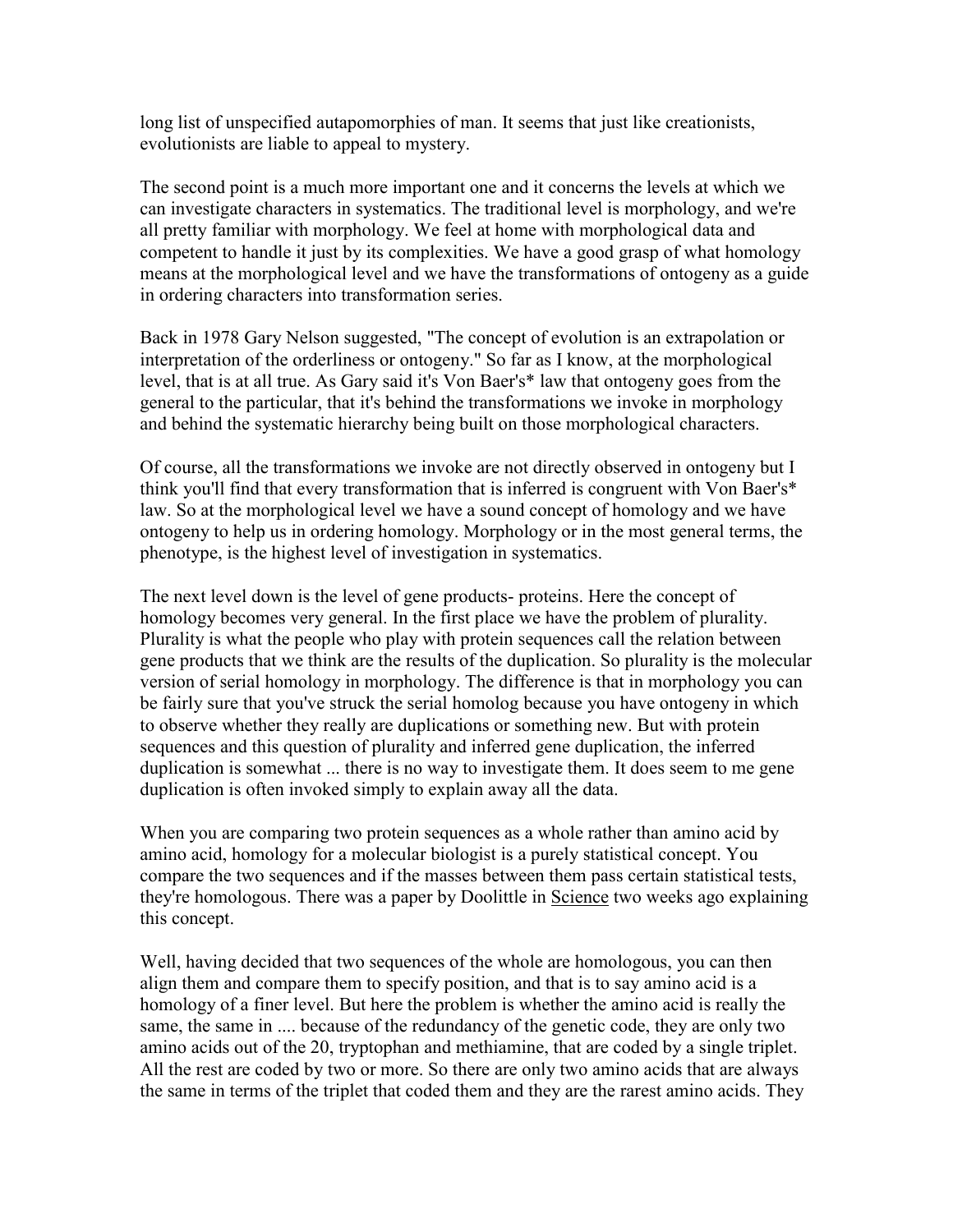account for less than 2% of the average sequence. All the other amino acids coded by two or more triplets, so that the amino acid level, the protein level, the gene-product level and that can never be treated or hardly ever be treated as a homology at the DNA level. You're making a guess.

So at the gene product level, homology becomes a a pretty vague concept. And also we don't have ontogeny of the gene product level with which to help us to help us order the homology for the transformation series.

Now, I used to think that because there is no ontogeny in proteins, yet somehow we seem to need the notion of transformation to order sequences, that they provided some sort of proof of evolution. And I'm no longer sure that follows because the homology ..... that we infer and the transformations that we infer in ordering them are subject to the uncertainty because of the ambiguity of the genetic code. So the real molecular homology must lie further down than the level of DNA. Below the level of DNA we know virtually nothing because there is hardly any comparative data in the form of sequences that can be aligned and compared.

Last Saturday up in Ann Arbor I was lucky enough to meet Arnold... and talk to him about the first sets, of the datas - DNA sequences. This is mitochondria ... DNA of man, chimpanzee, gorilla, orangutan and gibbon. The work was done by Prager and Wilson and their group. The sequences are each: (works on board) (mitochondria of DNA) 896 nucleotides, of those 612 are invariant and the rest variant. This is the most parsimonious tree that the Berkeley people got out the data.

| A |   | man     |
|---|---|---------|
| B |   | chimp   |
| C | — | gorilla |
| Ð | = | orang   |
| E |   | gibbon  |

This their tree. The numbers on here are the evolutionary events, lineages. This tells us lots of things about evolution. For example, it says gorilla has evolved fastest and man slowest. It says that the mitochondria of DNA evolved about times as fast as nuclear DNA. It says that sibling substitutions are several times as likely as coding substitutions and that being. the result of every comparison of DNA sequences that has yet been done. OK. That's what, the evolutionists made of the data.

Will you permit me to show you what a creationist makes of it? We've got 5 taxa, B, C, D, E there, so the first set of characters that we need to look at are the ones that pick 4 out of every 5. There are ... characters. That's the same nucleotide in every 4 and a different one in ..... ABCD there are 53, ABDE there are 21, ACDE 19, ...DE 40. There are 2 strong signals here - 53 (ABCD) and 66 (ABCE) but unfortunately those 2 groups are incongruent. The 2 strong signals are congruent one with the other so its best to treat these rather than groupings of 4 as much hazier at those levels and we don't have